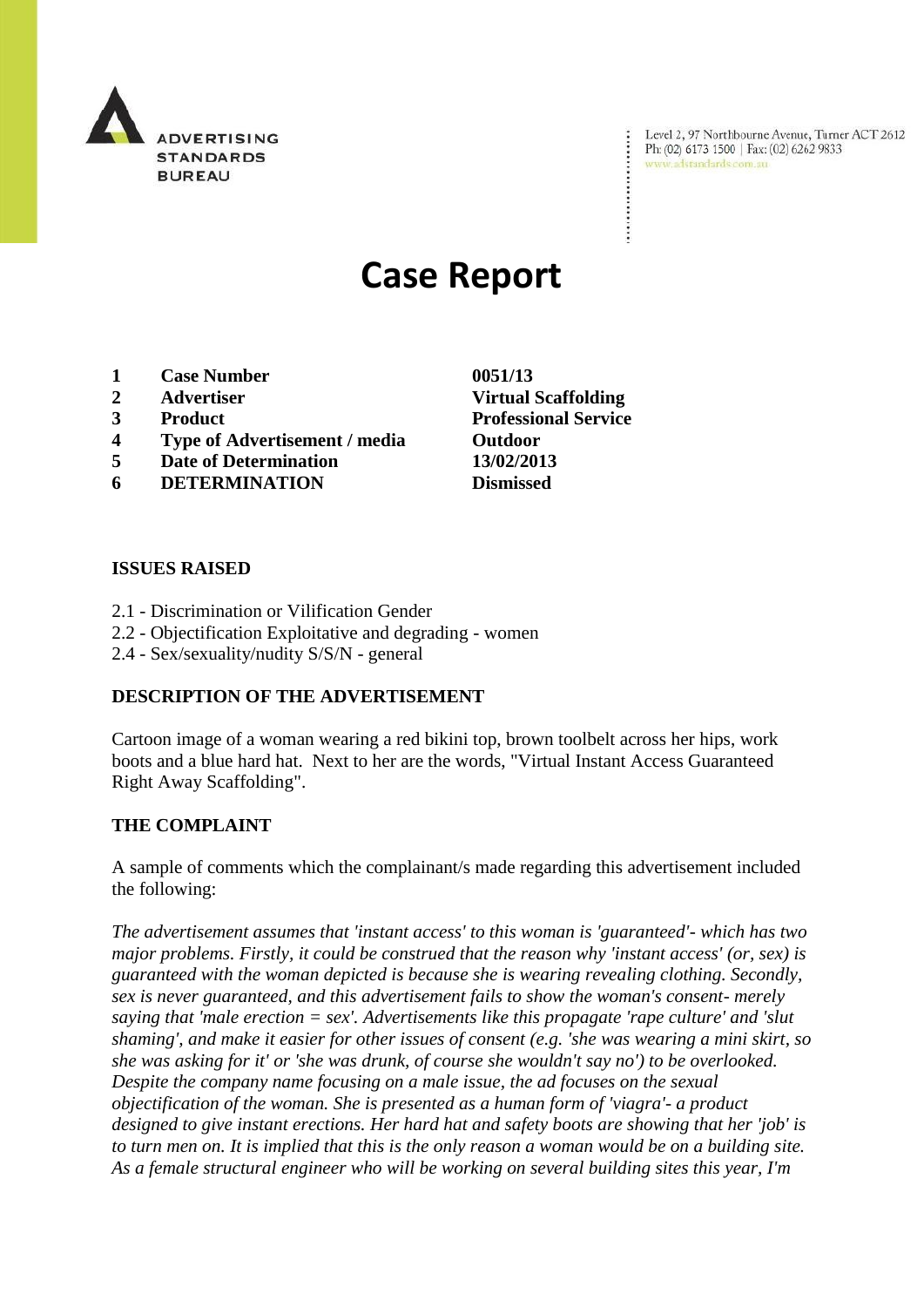*uncomfortable with (and object to) a work environment that supports an advertisement objectifying women in an already-male-dominated industry. Please note- the name of the company itself and even their tagline ('for quick erections') does not offend me; it's just this ad.*

# **THE ADVERTISER'S RESPONSE**

Comments which the advertiser made in response to the complainant/s regarding this advertisement include the following:

*In response to your notification of complaint against our advertising banner as displayed on our scaffolding at the above named site.*

*In no way, shape or form does our banner suggest or infer that access to any woman (let alone this fictitious, almost cartoon like character, featured on the banner) is guaranteed, as the slogan for our company, Virtual Instant Access Pty Ltd, suggests that the erection of scaffolding equipment is to be virtually guaranteed right away.*

*Therefore proposing that our workforce are competent, and work in such a proficient manner that they can erect a scaffold satisfactorily and to the requirement of our client in a fast, safe and professional manner.*

*At no time is any reference made to suggest that you focus your attention on the female (fictitious) character featured and that this female is dressed appropriately in her hard hat, steel toe capped boots and with other PPE readily available.*

*The depiction of the ad focusing on the sexual objectification of the woman is purely based on each individuals interpretation of the banner and we refute any suggestion that we are profiling woman in such a manner.*

#### **THE DETERMINATION**

The Advertising Standards Board ("Board") considered whether this advertisement breaches Section 2 of the Advertiser Code of Ethics (the "Code").

The Board noted the complainant's concerns that the advertisement depicts a woman in a manner which is objectifying and suggests that women are available for sex.

The Board considered whether the advertisement was in breach of Section 2.1 of the Code. Section 2.1 of the Code states: "Advertising or Marketing Communications shall not portray people or depict material in a way which discriminates against or vilifies a person or section of the community on account of…gender..."

The Board noted that the advertisement features a cartoon image of a woman wearing a bikini, tool belt and work boots and text which reads, "Virtual Instant Access Guaranteed Right Away Scaffolding".

The Board noted the complainant's concerns that the woman is presented in a manner which is not appropriate for a construction site and that this image is not an accurate reflection of women who work in the building industry. The Board noted that the woman is depicted in cartoon form and considered that whilst her attire is clearly not appropriate for a building site she is presented as a strong powerful woman and this image does not present woman in a manner which would be considered to be vilifying or discriminatory by most members of the